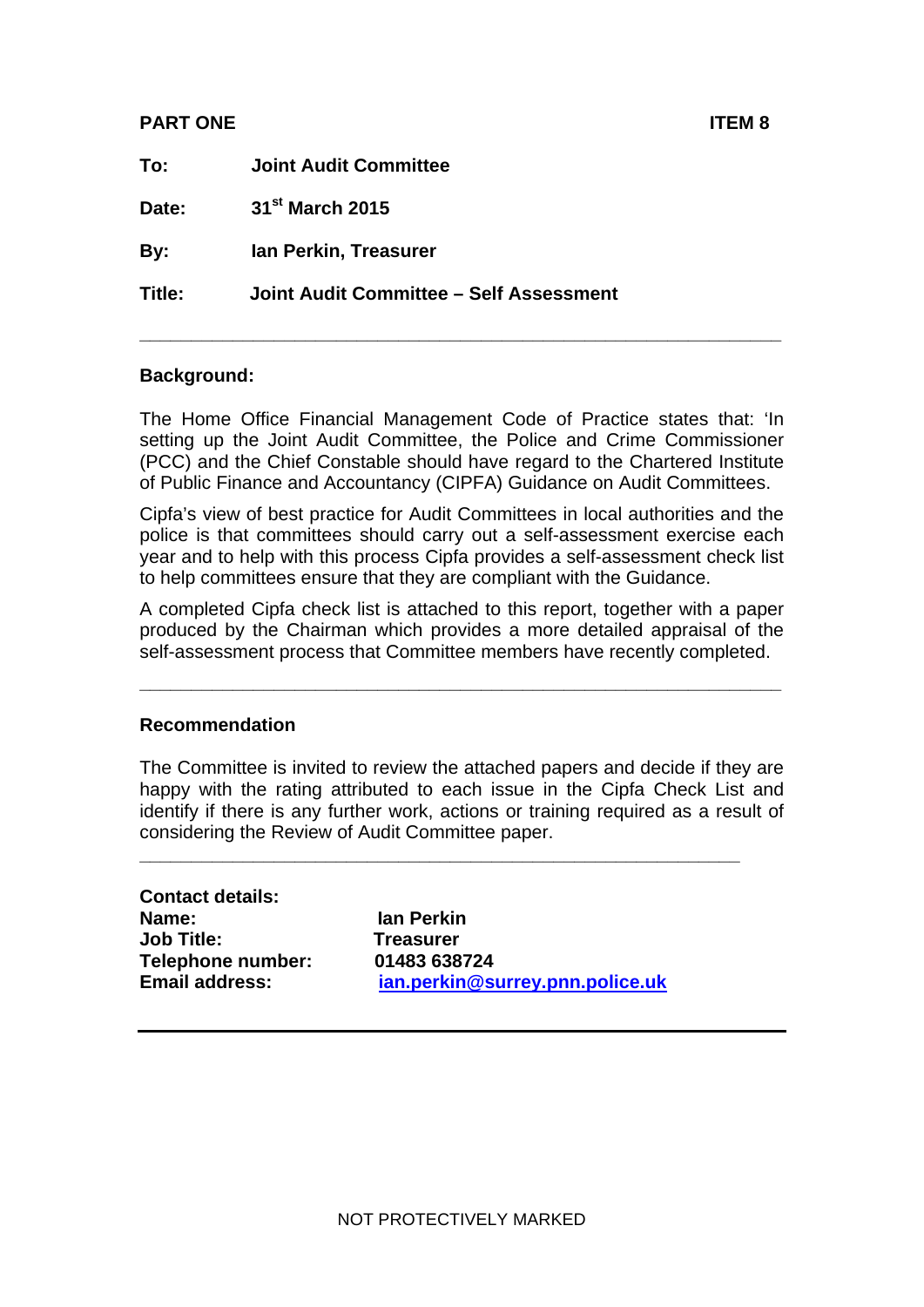#### **Self-assessment of Good Practice**

| <b>Good Practice Questions</b>                |                                                                                                                               | <b>Yes</b> | <b>Partly</b> | <b>No</b> |
|-----------------------------------------------|-------------------------------------------------------------------------------------------------------------------------------|------------|---------------|-----------|
| <b>Audit Committee Purpose and Governance</b> |                                                                                                                               |            |               |           |
|                                               | Do the terms of reference clearly set out the purpose of the<br>committee in accordance with CIPFA's Position Statement?      |            |               |           |
| $\overline{2}$                                | Is this role and purpose of the audit committee understood<br>and accepted across the authority?                              |            |               |           |
| 3                                             | Does the audit committee provide support to the PCC and<br>Chief Constable in meeting the requirements of good<br>governance? |            |               |           |
| 4                                             | Are the arrangements to hold the committee to account for<br>its performance operating satisfactorily?                        |            |               |           |
| <b>Functions of the Committee</b>             |                                                                                                                               |            |               |           |
| 5                                             | Do the committee's terms of reference explicitly address all<br>the core areas identified in CIPFA's Position Statement?      |            |               |           |
|                                               | Good governance                                                                                                               |            |               |           |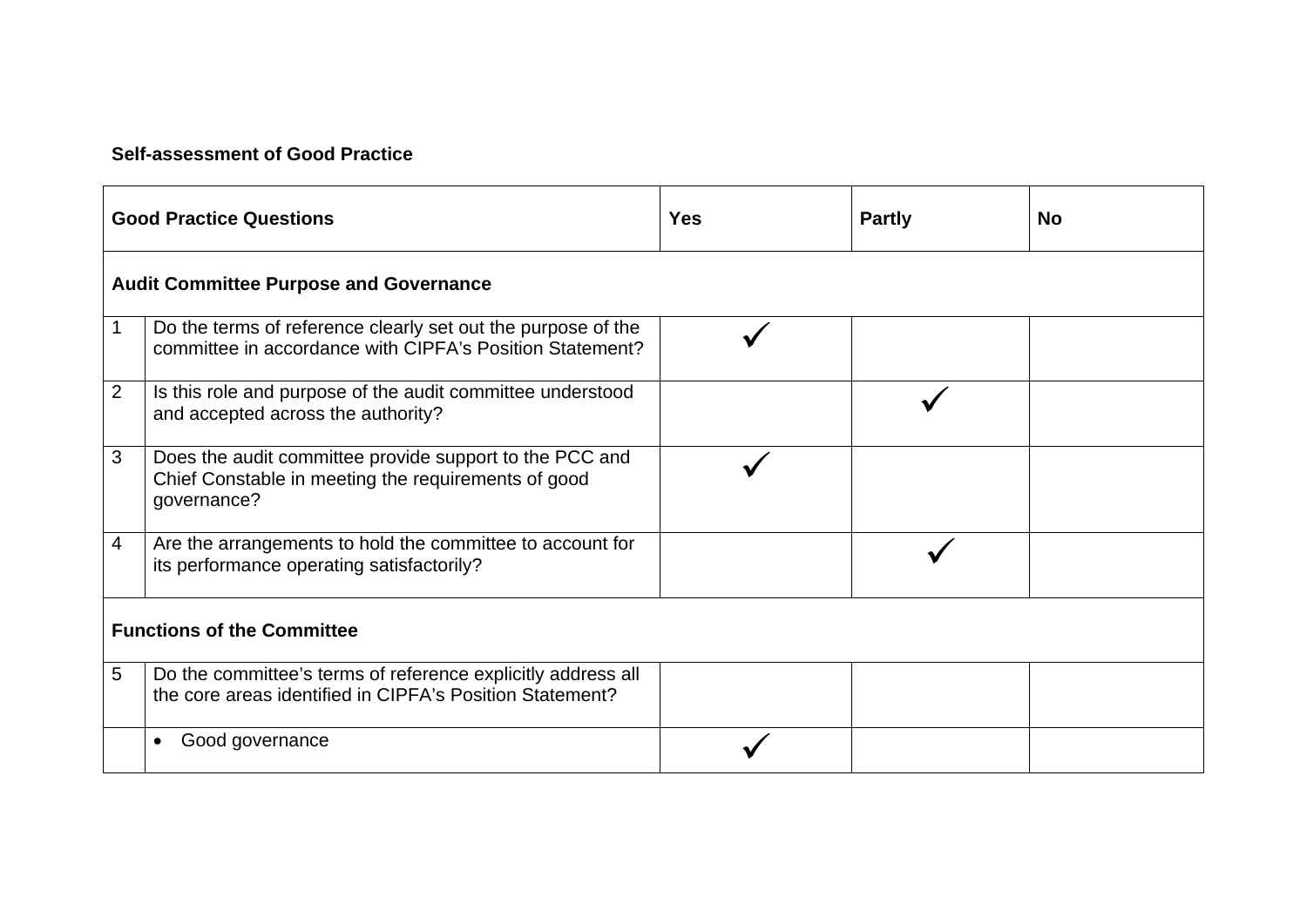|   | Assurance framework                                                                                                                                                             |  |  |
|---|---------------------------------------------------------------------------------------------------------------------------------------------------------------------------------|--|--|
|   | Internal audit<br>$\bullet$                                                                                                                                                     |  |  |
|   | <b>External audit</b><br>$\bullet$                                                                                                                                              |  |  |
|   | Financial reporting<br>$\bullet$                                                                                                                                                |  |  |
|   | Risk management<br>$\bullet$                                                                                                                                                    |  |  |
|   | Value for money or best value<br>$\bullet$                                                                                                                                      |  |  |
|   | Counter-fraud and corruption<br>$\bullet$                                                                                                                                       |  |  |
| 6 | Is an annual evaluation undertaken to assess whether the<br>committee is fulfilling its terms of reference and that<br>adequate consideration has been given to all core areas? |  |  |
| 7 | Has the audit committee considered the wider area<br>identified in CIPFA's Position Statement and whether it<br>would be appropriate for the committee to undertake them?       |  |  |
| 8 | Where coverage of core areas has been found to be limited,<br>are plans in place to address this?                                                                               |  |  |
| 9 | Has the committee maintained its non-advisory role by not<br>taking on any decision-making powers that are not in line<br>with its core purpose?                                |  |  |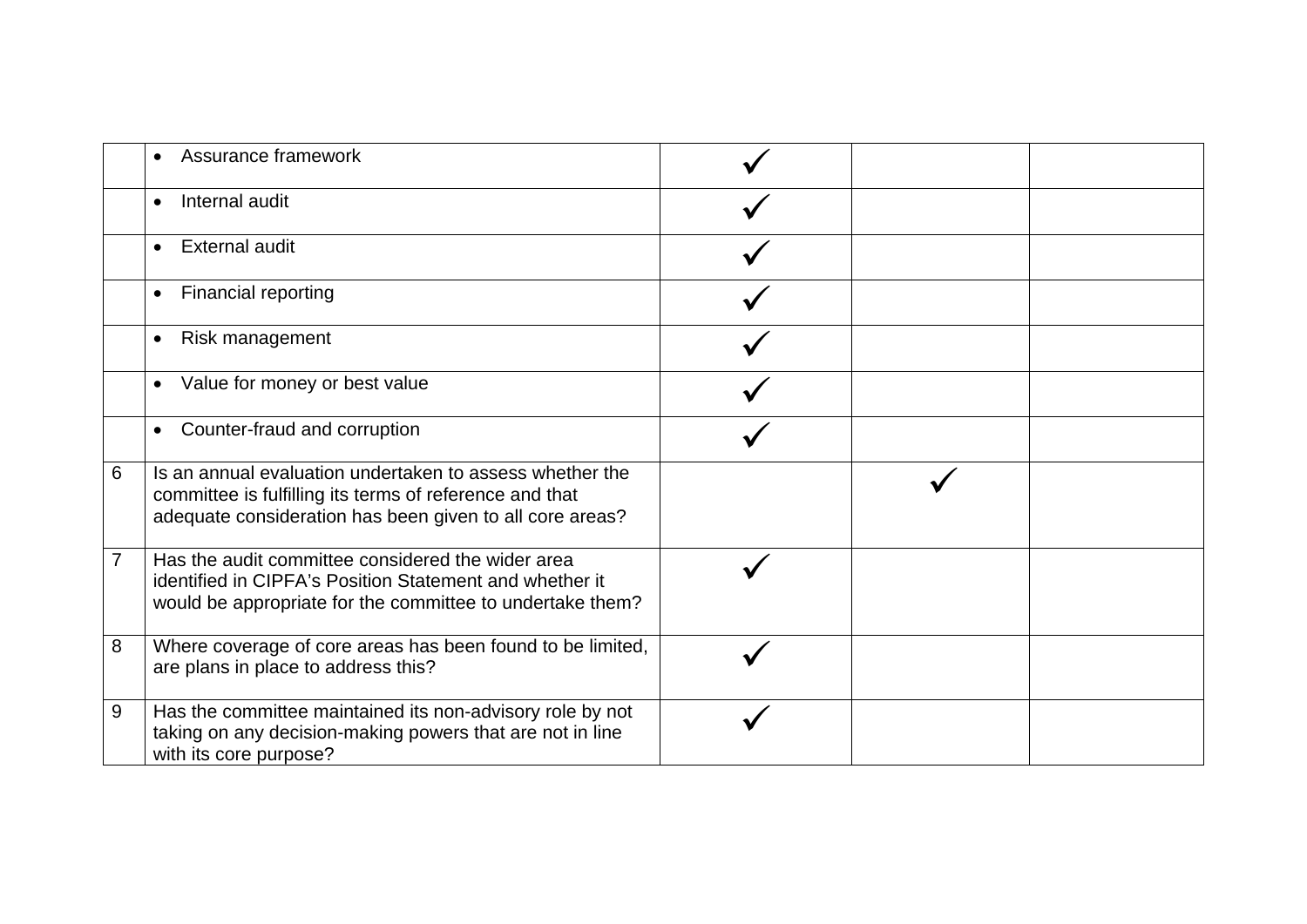| <b>Membership and Support</b> |                                                                                                                                       |  |  |  |
|-------------------------------|---------------------------------------------------------------------------------------------------------------------------------------|--|--|--|
| 10 <sup>1</sup>               | Has an effective audit committee structure and composition<br>of the committee been selected?                                         |  |  |  |
|                               | This should include:                                                                                                                  |  |  |  |
|                               | Separation of the executive                                                                                                           |  |  |  |
|                               | An appropriate mix of knowledge and skills among the<br>membership                                                                    |  |  |  |
|                               | A size of committee that is not unwieldy<br>$\bullet$                                                                                 |  |  |  |
|                               | Where independent members are used, that they have<br>$\bullet$<br>been appointed using an appropriate process                        |  |  |  |
| 11                            | Does the chair of the committee have appropriate<br>knowledge and skills?                                                             |  |  |  |
| 12 <sup>2</sup>               | Are arrangements in place to support the committee with<br>briefings and training?                                                    |  |  |  |
| 13 <sup>°</sup>               | Has the membership of the committee been assessed<br>against the core knowledge and skills framework and found<br>to be satisfactory? |  |  |  |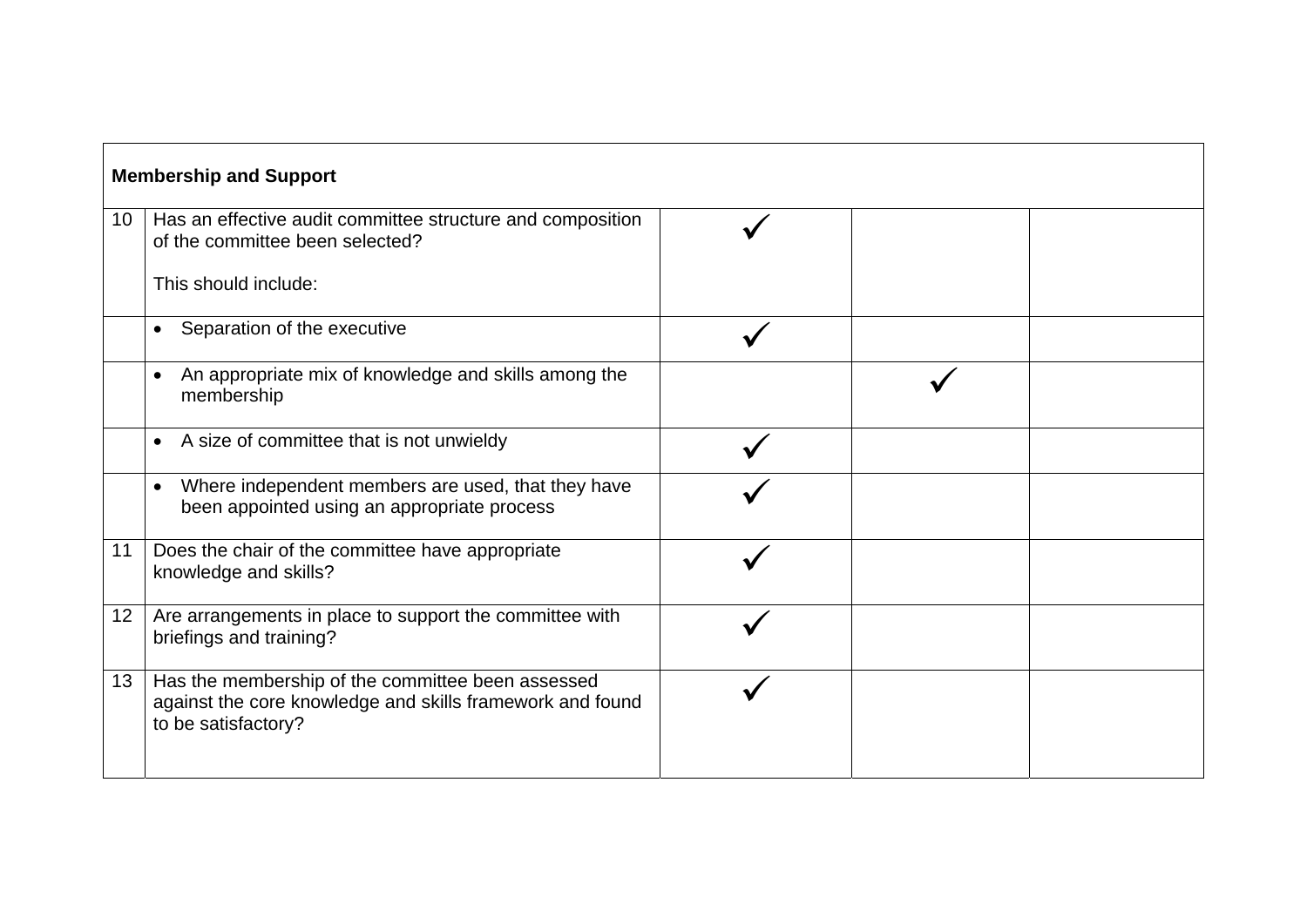| 14              | Does the committee have good working relations with key<br>people and organisations including external audit, internal<br>audit and the chief financial officer? |  |  |  |
|-----------------|------------------------------------------------------------------------------------------------------------------------------------------------------------------|--|--|--|
| 15 <sub>1</sub> | Is adequate secretariat and administrative support to the<br>committee provided?                                                                                 |  |  |  |
|                 | <b>Effectiveness of the committee</b>                                                                                                                            |  |  |  |
| 16 <sup>1</sup> | Has the committee obtained feedback on its performance<br>from those interacting with the committee or relying on its<br>work?                                   |  |  |  |
| 17 <sup>2</sup> | Has the committee evaluated whether and how it is adding<br>value to the organisation?                                                                           |  |  |  |
| 18              | Does the committee have an action plan to improve any<br>areas of weakness?                                                                                      |  |  |  |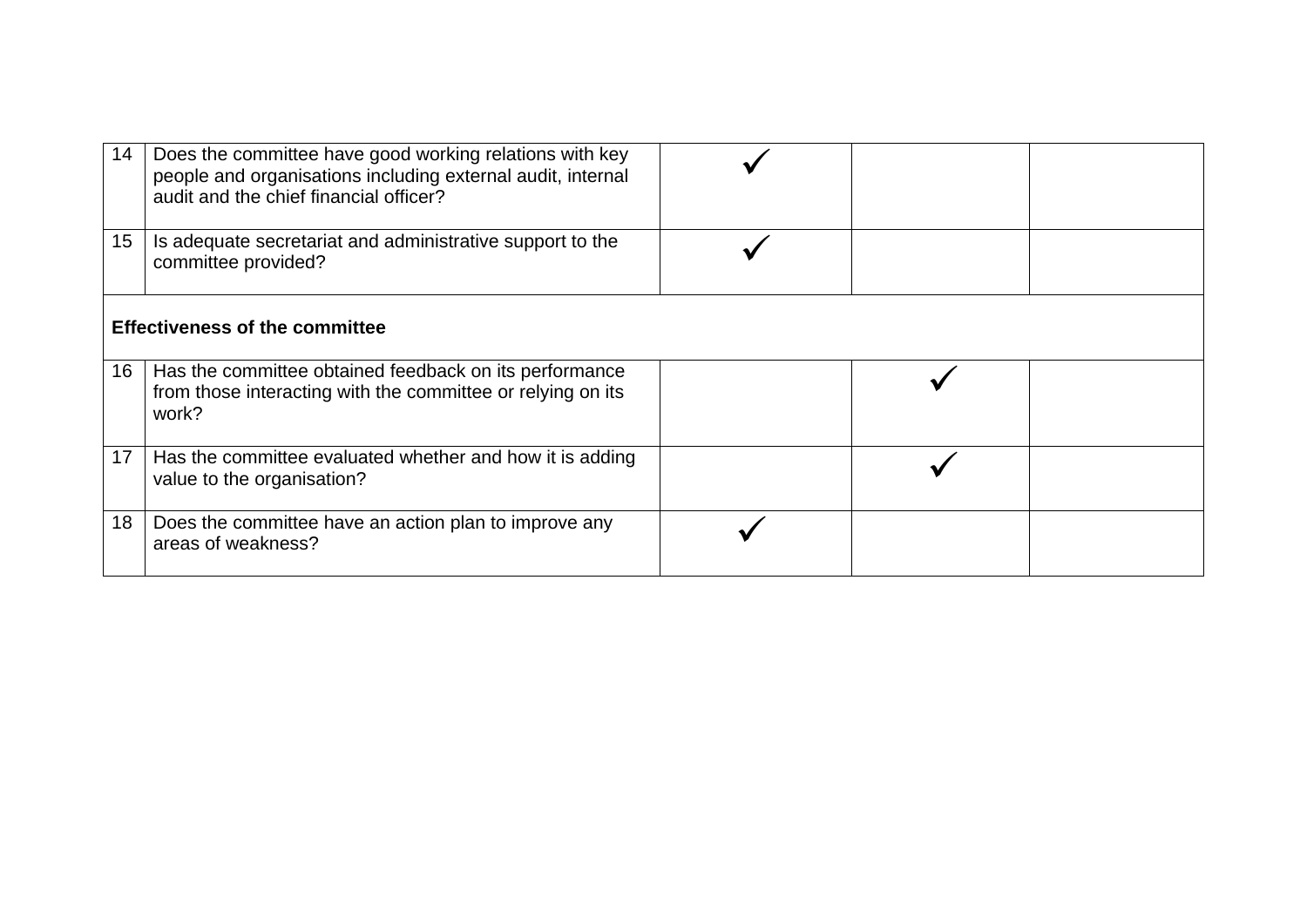# Surrey Police

Review of Audit Committee effectiveness 2013/14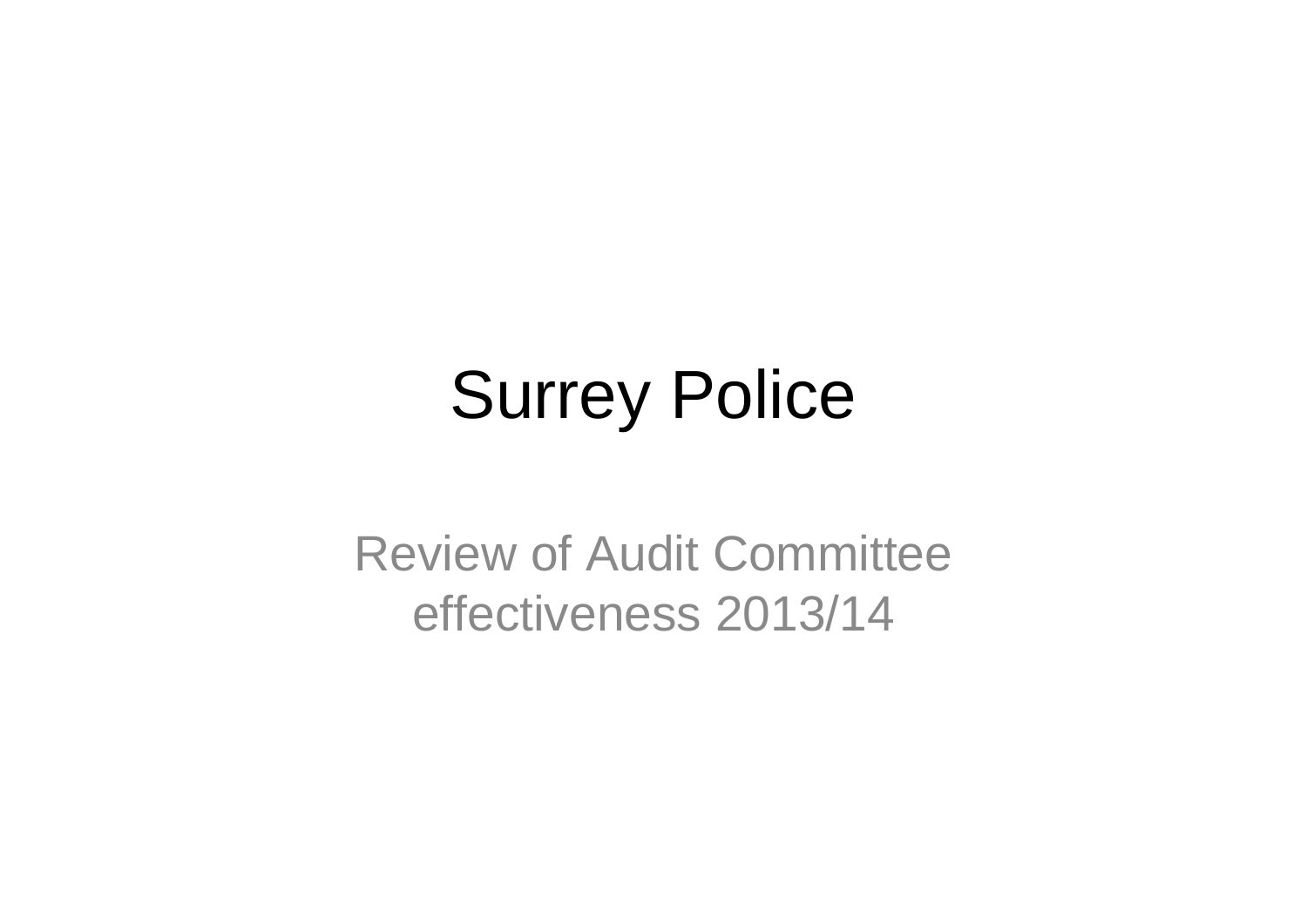### Review of Audit Committee effectiveness

- Approach to the Review of performance
	- and the state of the AC Chair meetings with PCC and CC for feedback and views on future direction-see attached
	- Feedback from each of the AC members
	- **Links of the Company**  Meeting of AC members to discuss feedback and way forward.
	- External document summarising review to be updated and made public
	- This document provides supporting evidence for the above and acts as an aid memoire for the committee and its stakeholders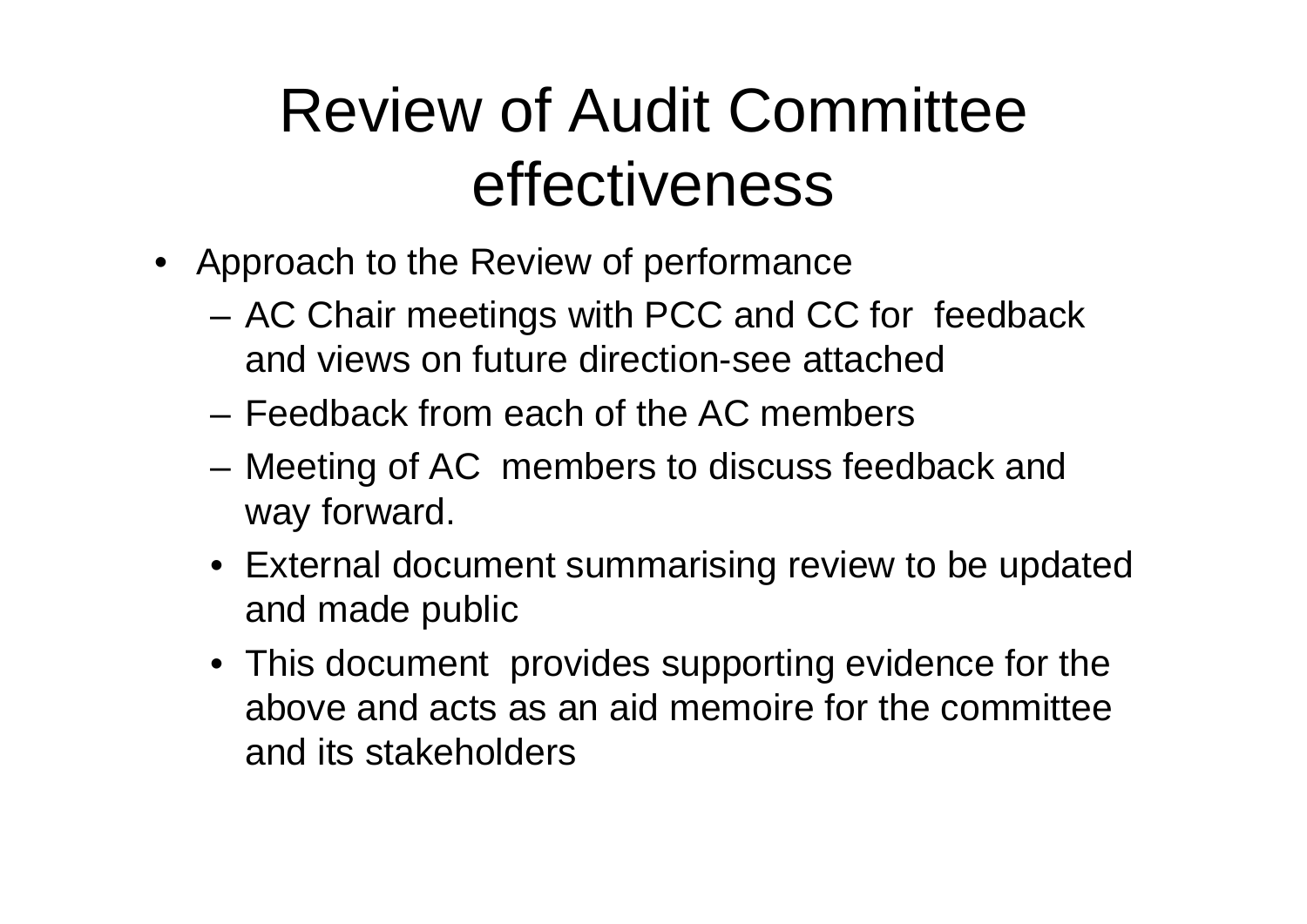## Feedback from PCC and CC

- The PCC and CC were happy with the support provided by the AC and the arrangements currently in place.
- The following were emphasised:
	- **Links of the Company**  The added value the AC can provide to both organisations
	- – The need to be aware of the potential overlap in role with the PCC's oversight of the CC
	- and the state of the Areas are reviewed at an appropriate time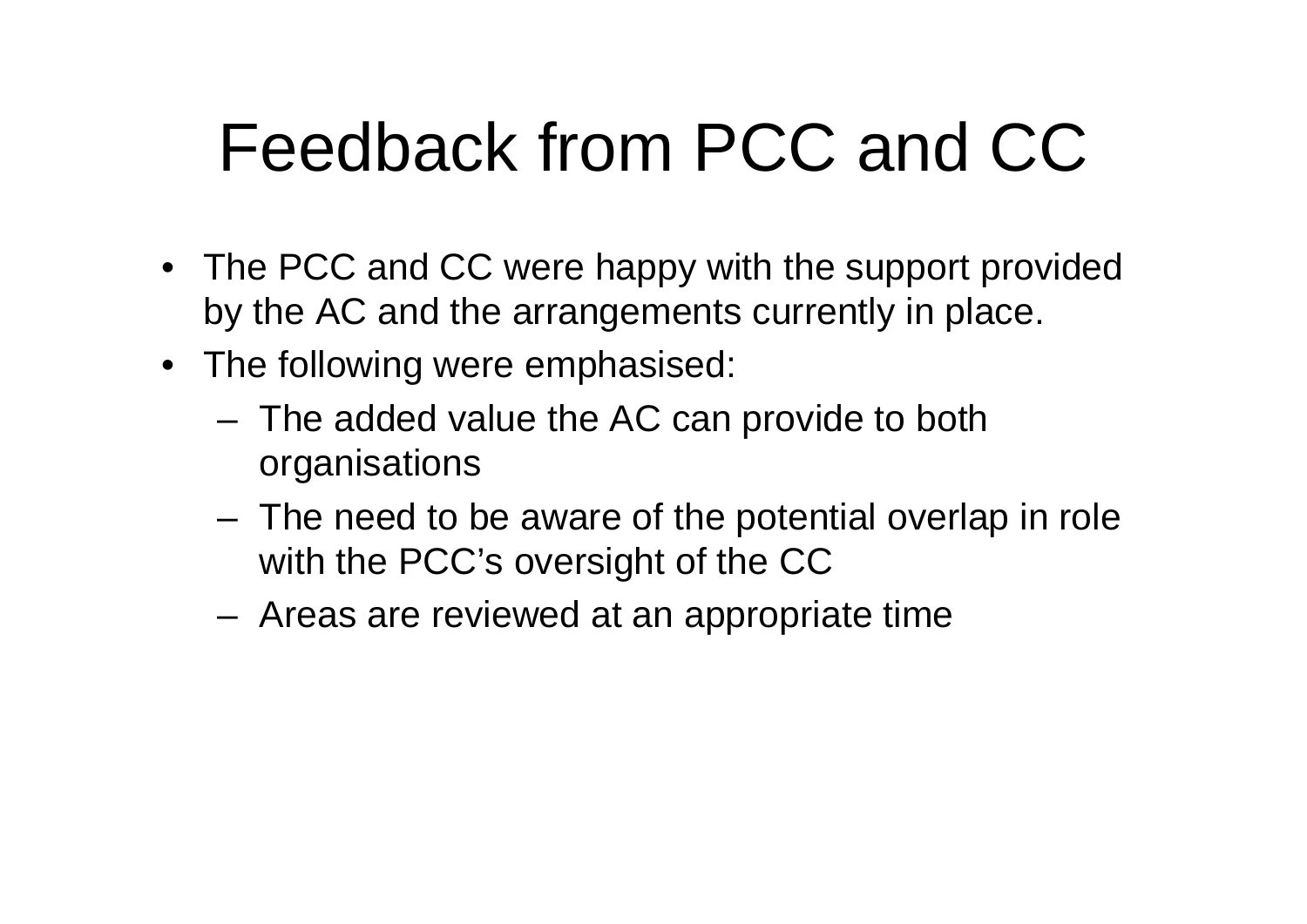### Agreed actions arising form the review

- • Approach
	- Attend Force/OPCC meetings as an observer
	- Reduce items on agenda-see attached
	- –Relationship with Sussex-see attached
- • Membership and skills-to be considered over the summer
	- Succession planning of AC
	- Balance between Retired vs Working members impacts the members ability to take part in all meetings
	- Watching briefs' for individuals or sub-committees
	- Range of skills –skills framework and comparison with committee members. Known gaps
		- knowledge of the Force; and
		- non-financial skills
- • Members
	- Attend Training courses/other events to meet other Police ACs
	- –Review attendance of members at AC, other meetings and training events
- • Relationships with the others
	- –Develop links with Police and Crime Panel
	- –Formal Report on work of the Committee to be prepared for 2014/15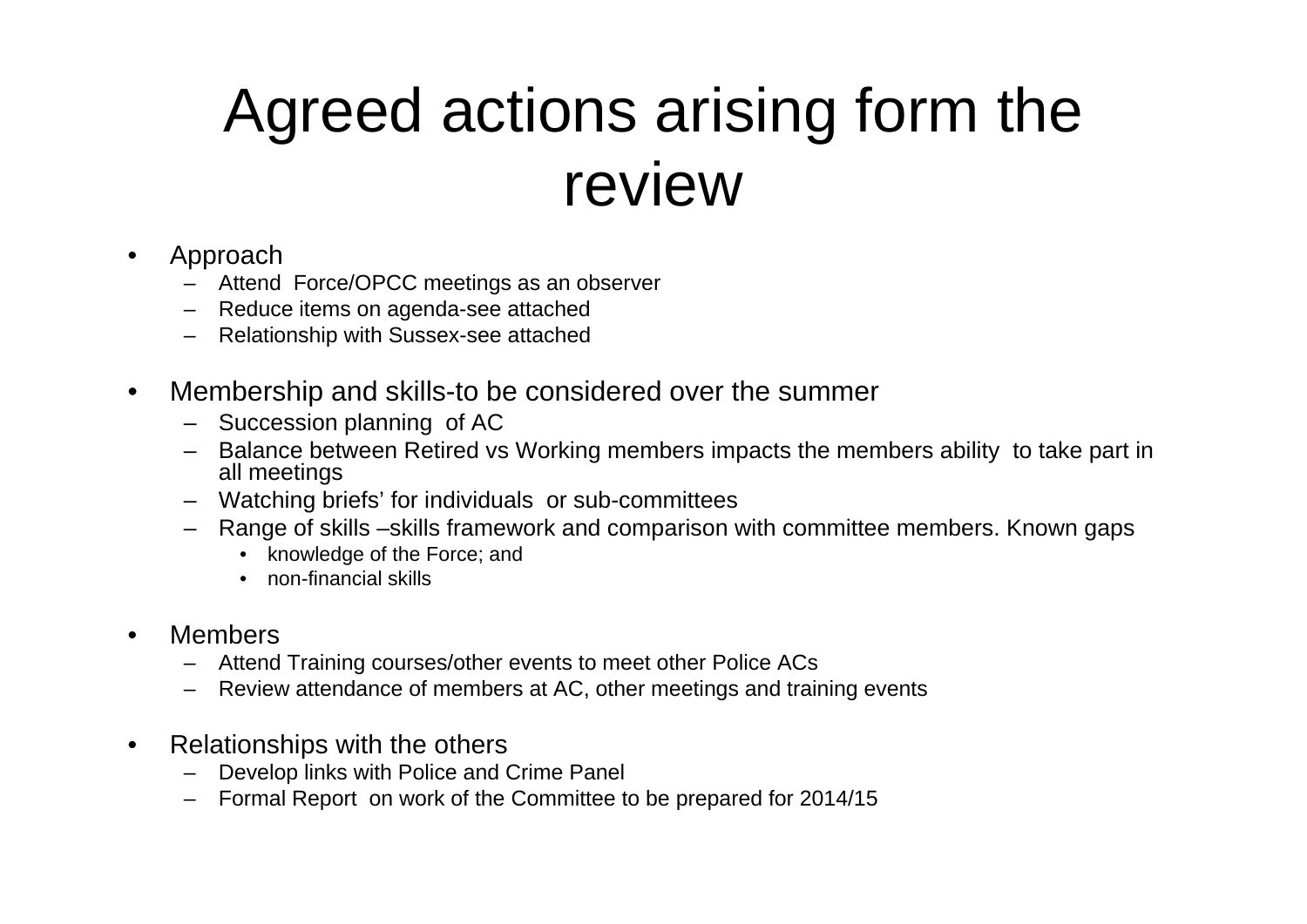### Other areas to be kept under review but not to be actioned at present

- Access to the AC meetings for the public -alternatives of web broadcasts and alternative locations
- Approach to the Review
- **Links of the Company** Separate meetings with individual committee members
- 360 feedback from members of AC
- Feedback from other stakeholders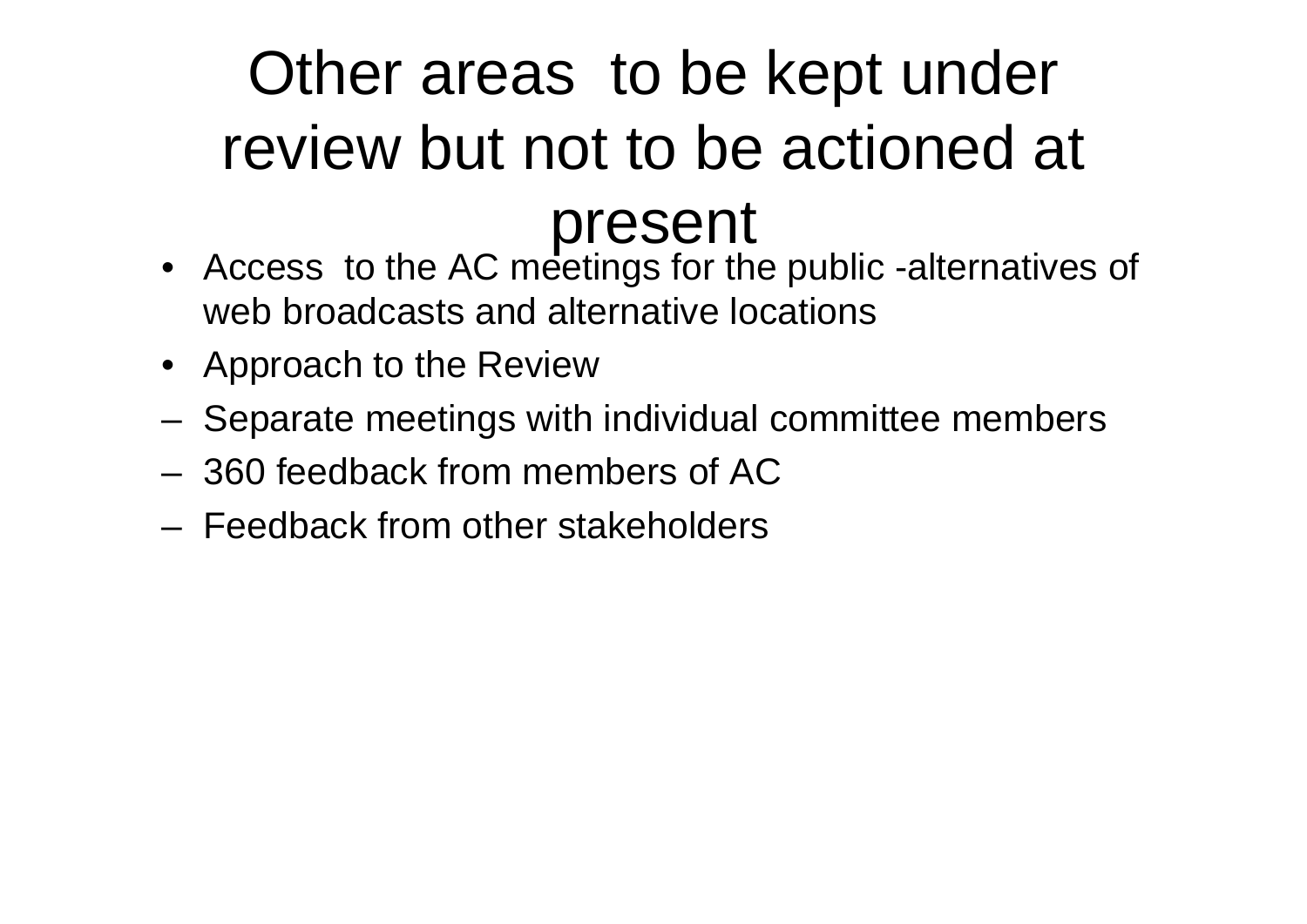### Current agenda topics and

#### fraquiano<sub>1</sub>

|                                    | <b>Current</b> | <b>Proposed</b> |                                |
|------------------------------------|----------------|-----------------|--------------------------------|
|                                    | Agenda         |                 |                                |
|                                    |                |                 |                                |
| <b>Expenses</b>                    | $\overline{4}$ | 1               |                                |
| <b>Risk Register</b>               | $\overline{4}$ |                 |                                |
| Changes                            |                | $\overline{4}$  |                                |
| <b>Full review</b>                 |                |                 | 1 Possibly with Force and OPCC |
| Treasury                           | 1              | 1               |                                |
| <b>Self Assessment</b>             |                | 1               |                                |
| Responses to IA recommendations    | 4              | $\overline{2}$  |                                |
| Work programme                     | 4              | 1               |                                |
| Private meetings with IA and EA    | 4              |                 | 1 Also whenever need           |
| IA plan                            |                | 1               |                                |
| IA progress report                 | 3              |                 | 1 and by exception             |
| EA plan and fees                   | 2              | 1               |                                |
| EA reports and letter              | 1              | 1               |                                |
| <b>Effectiveness of IA EA</b>      |                | 1               |                                |
| Fraud and corruption               |                | 1               |                                |
| <b>Corporate Governance</b>        |                | 1               |                                |
| Sponsorship strategy               |                |                 |                                |
| Whistle blowing                    | 1              |                 |                                |
| Register of gifts                  | 1              | 1               |                                |
| Bad debt write offs                |                | 1               |                                |
| <b>Contract waivers</b>            |                |                 | 1 With updates at present      |
| <b>Annual Governance Statement</b> | 1              | 1               |                                |
| Annual accounts                    |                | 1               |                                |
| People: Equality, policies, survey |                |                 |                                |
| results, culture, ethics           |                | 1               |                                |
| Grants to third parties            |                | 1               |                                |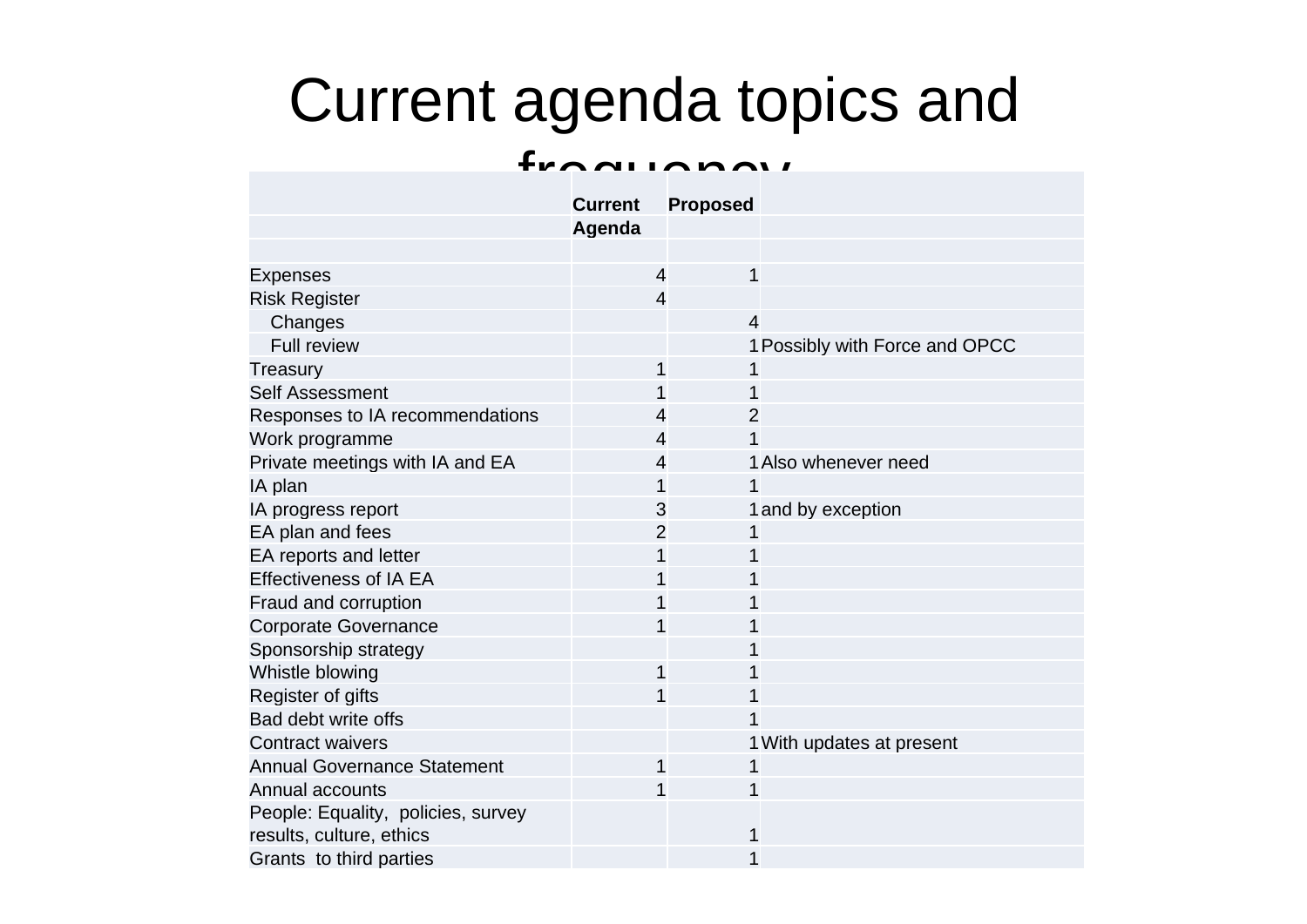## Other areas to potentially cover

- •Review PCC's governance of the Force
- •Consider over sight of the OPCC
- •Partnerships
- •Communications strategy
- •VfM
- •Performance management
- •Review of reports by other inspection organisations
- •Monitor current activities of Force and OPCC including:
	- Blue Light arrangements
	- Referendum
	- Sussex collaboration